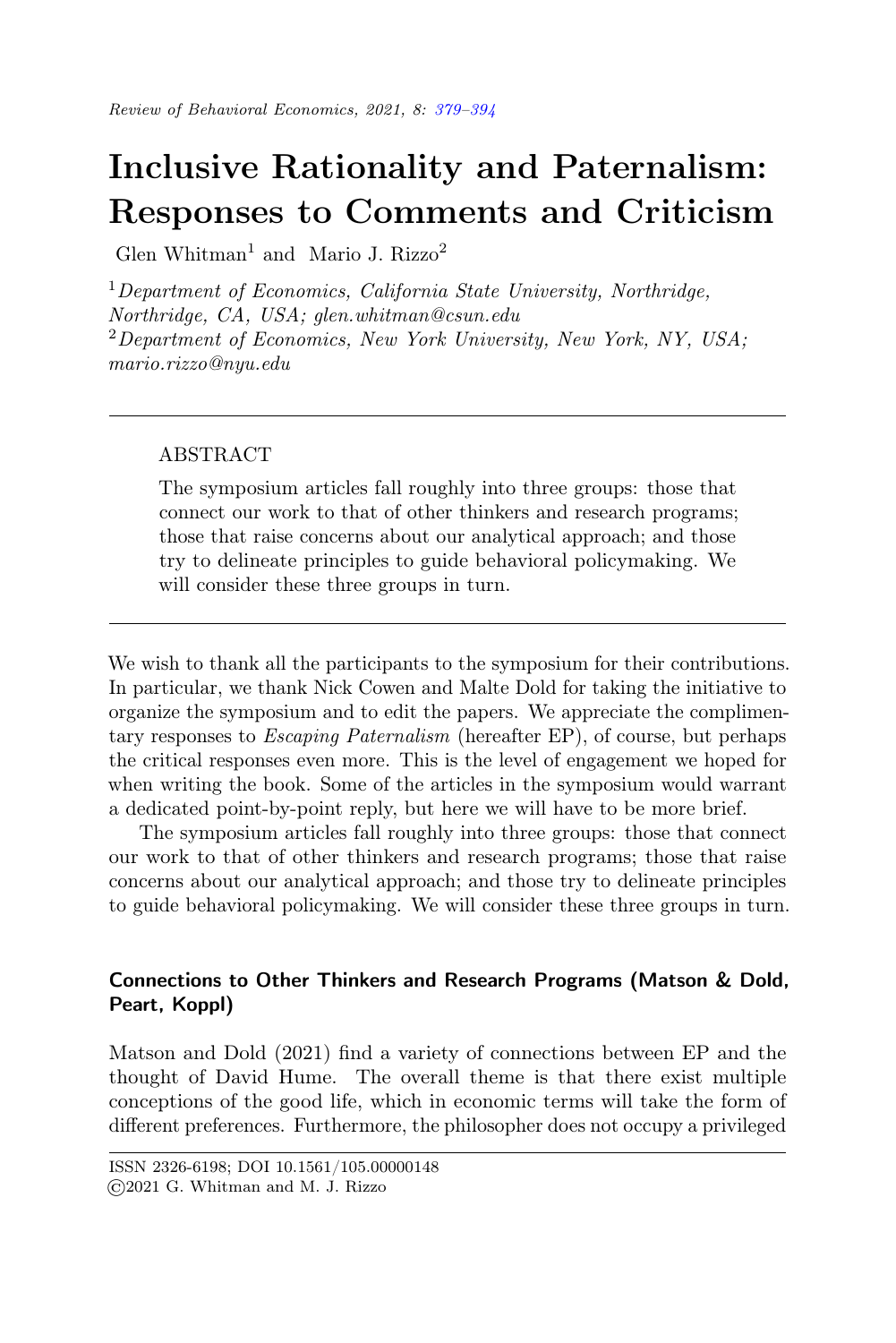position in arbitrating amongst such conceptions, but instead necessarily brings his own biases and preconceptions to the discussion. Aside from supporting our position that behavioral economists ought to think of their findings "as friendly advice directly to their coequal fellow citizens, not as if to a benevolent autocrat" (Matson and Dold, 2021), the Humean position here also helps avoid what Koppl (2021) calls the "anthill problem" – about which more below.

We have little to add to Matson & Dold's insightful article except to say we agree. It is, though, perhaps unavoidable that social scientists will be called upon to advise policymakers. And we, too, have engaged in some policy advice. The question is how such advice should be leavened by Hume's lesson. The answer, we suggest, is to offer advice with a strong dose of humility and a proper respect for the ability of people to have different views of the good life. We must beware the tendency to read our own predispositions into the preferences and behaviors of others.

Peart (2021) finds important commonalities between EP and the perspectives of John Stuart Mill and Philip Wicksteed (both broadly anti-paternalist) and stark differences from that of William Stanley Jevons (paternalist). Although we were familiar with Mill's work before, we want to thank Peart for drawing our attention to Mill's emphasis on the heterogeneity and complexity of human thought and behavior. These are themes that do not get enough attention. The neoclassical form of rationality is, in its essence, an attempt to capture human choice in an abstract and clear-cut form: People have a scale of values; they enact the scale subject to constraints; end of story. It is essentially a black-box form of analysis. Behavioral economists have added some complexity and opened the box to some extent – but their conclusions are still often cast as additional parameters in the same (now broken) optimization problem: two rates of discount instead of one, a larger weight on losses than equivalent gains, and so on. Such abstractions can surely be useful for positive purposes. The error is to superimpose an abstract pattern on the complexity of actual thought, and then to judge the latter deficient for not fitting the pattern. Recognizing the legitimate heterogeneity and complexity of real people's thought, Mill would have resisted the abstract and axiomatic version of rationality. It appears that Wicksteed did reject it, anticipating some of our arguments in defense of intransitive preference orderings.

We were also unaware of the extent of Jevons's paternalism. Based on Peart's description, Jevons's views presage those of behavioral paternalists of today (with the added element of critical judgment aimed at the lower classes, which is more hidden today). Particularly striking is Jevons's apparently willingness to disparage less-patient behaviors as "systematic mistakes" rather than the implementation of a higher rate of subjective time preference. In this, Jevons foreshadows what we have called the "non sequitur at the heart of behavioral paternalism" (EP, 75): identifying an apparent intrapersonal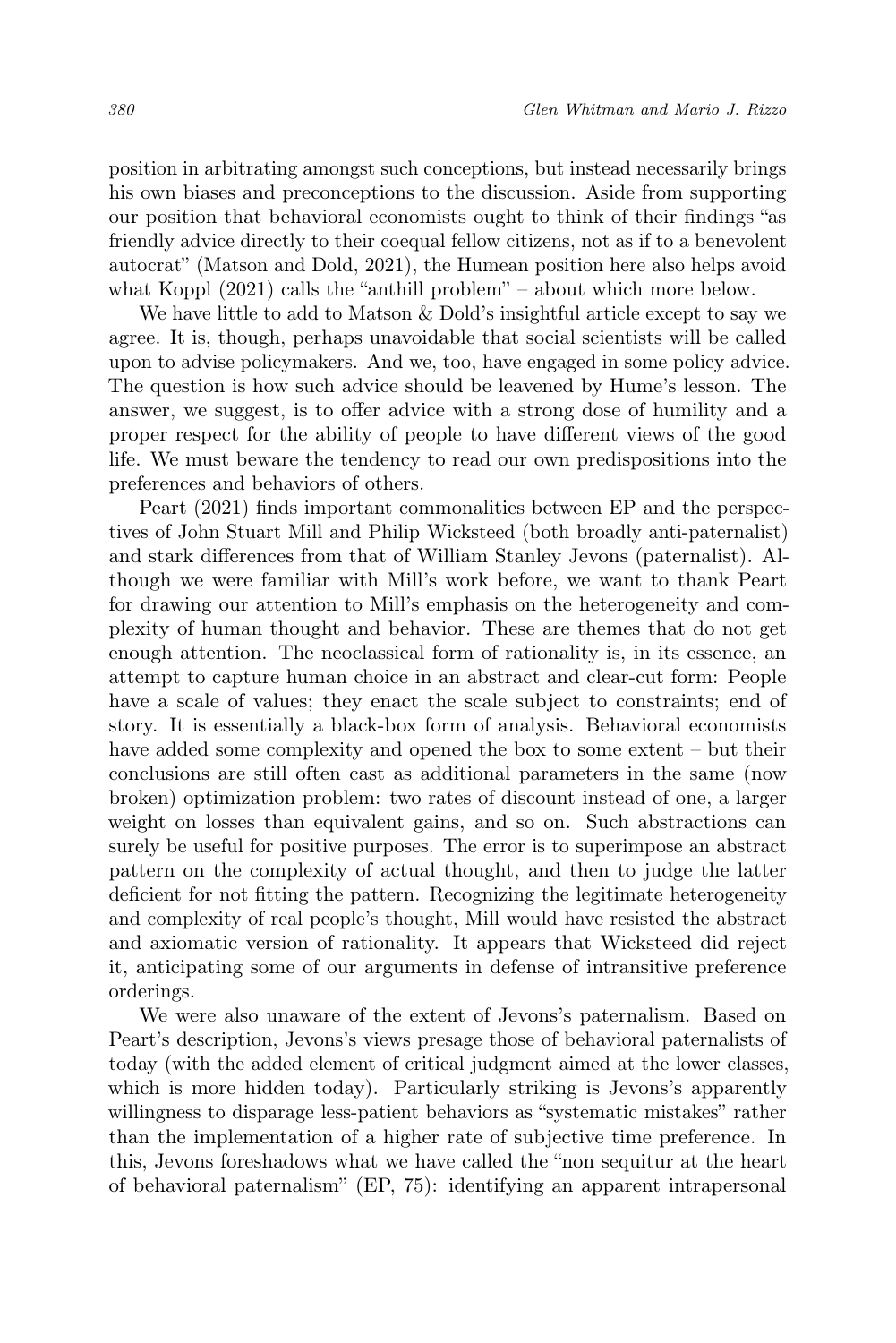preference conflict, and then resolving that conflict in favor of one side – usually the one with greater social approval.

Koppl connects our work in EP, not to specific thinkers, but to a broader research program that he dubs "the zoological perspective." He says that our argument – with which he generally agrees – would be strengthened by integrating it with biological evolution. Such an approach would offer an explanation for at least some of the alleged "anomalies" of human behavior and cognition identified by behavioral economists, showing how they were in fact adaptive under certain conditions. Simultaneously, the zoological perspective allows us to understand the controlling impulses of some paternalists as an attempt to gain dominance and status through prestige.

We think Koppl's suggestion is insightful, and we tend to agree. We would point out, however, that some behavioral paternalists believe they have a zoological perspective already. A common argument is that humans have cognitive traits that evolved in our ancestral past as adaptations to conditions that no longer exist. For instance, we have an inborn attraction to sweets because, in the environment in which early humans evolved, sugar was relatively rare and hard to come by. Now we live in a time of cheap and abundant sugar, but our genomes haven't caught up, and so we continue to seek out "too much" sugar. We think this argument is essentially correct, except for the unnecessary element of normative judgment. Regardless of the origin of our love of sugar, the fact is that we love it now, and we have little ability to change that. Similarly, we enjoy sex because it allowed our ancestors to procreate (and, some have argued, to bond productively with other group members). In the modern era, less procreation is necessary. Nevertheless, we still enjoy sex, and we may seek it out without any desire to procreate or bond. Our desires for sugar and sex have evolutionary roots, but we still want them. These are legitimate preferences now, even if they are not adapted to the current environment, and it is perfectly rational to act upon them. If sugar is cheaper now, then it makes sense to consume more sugar.

We suspect Koppl would agree on this point; an evolutionary perspective provides positive insight, but not normative conclusions. Interestingly, his argument about prestige and dominance allows us to understand why some experts may nevertheless attempt to leverage knowledge about "maladapted traits" to gain status via control over others. The impulse is understandable from an evolutionary perspective, and we might even wish to indulge it, if only doing so didn't require subjugating the valid preferences and choices of others. We hasten to add that we are reluctant to attribute motives of dominance to our intellectual opponents, as it verges on ad hominem. Our purpose here, as Koppl suggests, should rather be to avoid the anthill problem by reminding the supposed experts that they are ants like the rest of us. As we argue at the end of EP, their behavioral insights serve us best when offered not as edicts or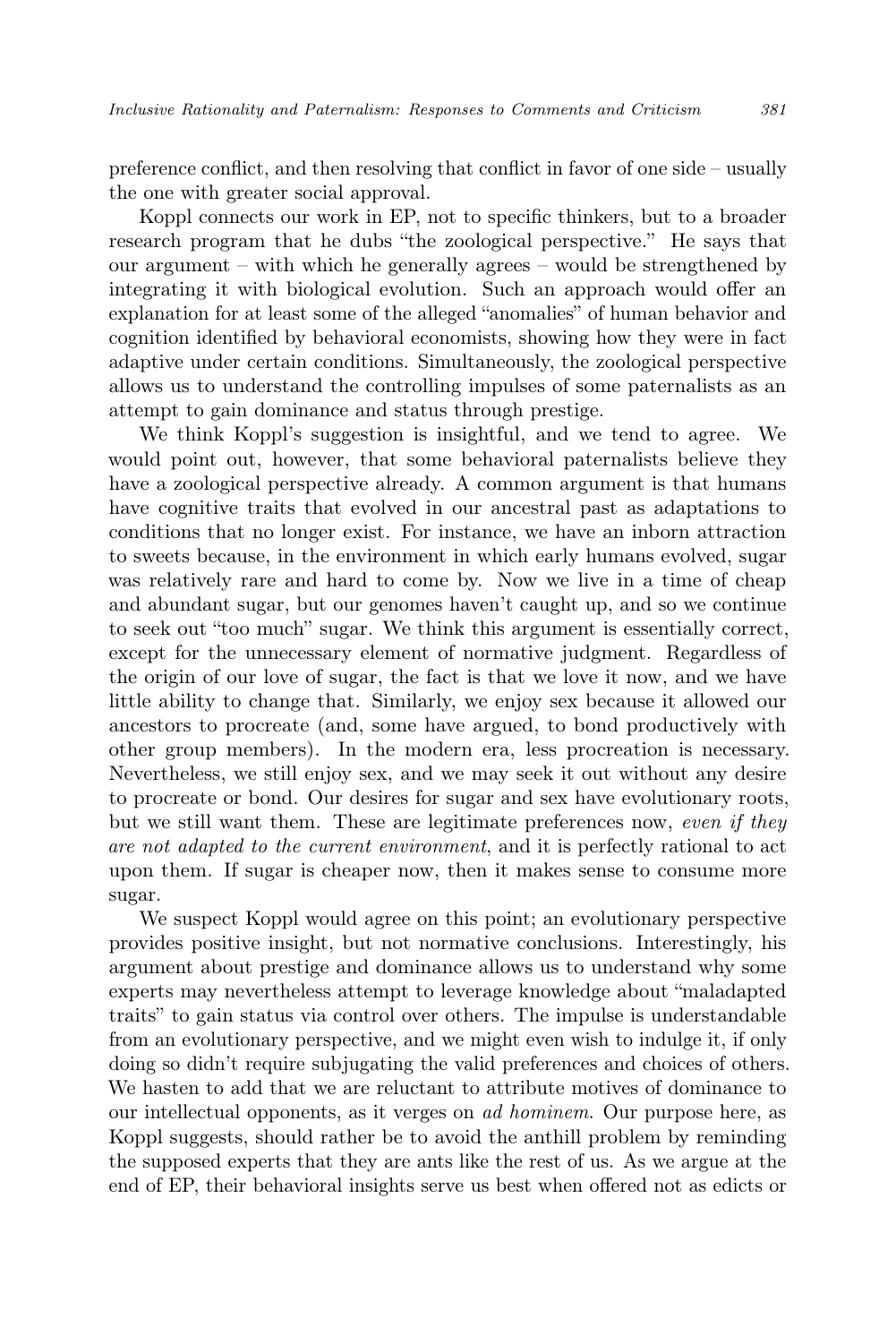manipulations from superiors, but as friendly advice to similar people facing similar problems – a point echoed by Matson & Dold as well.

#### Concerns about the Analytical Approach (Rajagopalan, Grüne-Yanoff)

Rajagopalan and Grüne-Yanoff raise closely related concerns about inclusive rationality, which we present in EP as an alternative to the axiomatic rationality shared by neoclassical and behavioral economics. Rajagopalan is generally sympathetic to inclusive rationality as a richer approach that allows us to better "understand the human condition, instead of conditioning humans to fit better into existing models" (2021). But she raises concerns about whether inclusive rationality may be so broad as to be unfalsifiable (2021). The concern is that, because inclusive rationality seemingly rules nothing out, it may be impossible in principle to find evidence that contradicts it.

Grüne-Yanoff (hereafter G-Y) does not mention falsification, but his concern is similar. He argues that inclusive rationality is Panglossian, in the sense that it implies "that whatever the individual does must be best for them" (2021). By allowing agents to have intransitive preferences, non-truth-tracking beliefs, and so on, G-Y says we have effectively ruled out any possibility of true failure. This concern mirrors Rajagopalan's, inasmuch as both are looking for the exceptions to inclusive rationality. Such exceptions would both (1) allow for falsification and (2) avoid the Panglossian conclusion.

As Rajagopalan acknowledges, we anticipated many of these concerns in EP. So if our counterarguments there are not convincing, we may have little left to offer. But we will endeavor to make our case more clearly and persuasively.

If there is one overarching lesson of EP, particularly in the first few chapters, it is that we should not mistake positive concepts for normative ones. In the book, we repeatedly emphasize that neoclassical rationality can and often does serve a useful function. It allows for the creation of elegant mathematical models. At least some of the time, such models provide a reasonable approximation of how people really behave. Behavioral exceptions to neoclassical rationality, such as framing or endowment effects, can serve the same function. We applaud these efforts. As a positive matter, our position is as scientific as you can get: Make falsifiable hypotheses! Go out and test them! But in doing so, do not assume your hypotheses have normative import.

We are reminded of the old joke about a man searching for his keys under the lamp post, instead of the bushes where he dropped them, because "the light is better over here." Science wants to be testable and falsifiable. That leads us to adopt working concepts that limit our view to things that can be observed, measured, and verified. But many things that can be observed, measured, and verified may lack normative significance, particularly in the social sciences. Why? Because it's much easier to observe someone's choices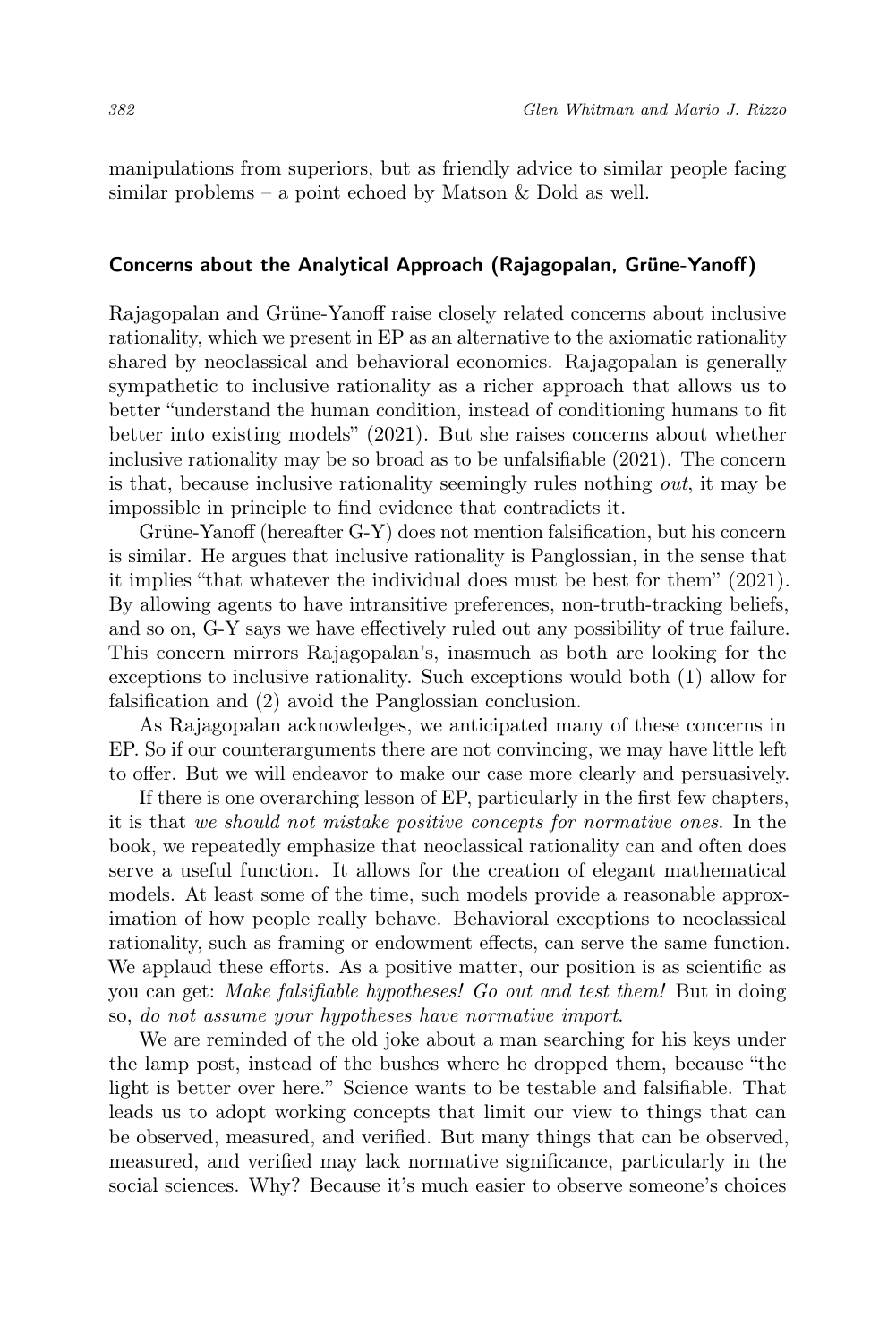than to observe their true reasons for doing what they do. The former is easier to test. The latter is what matters for normative judgment.

This is why behavioral economics has focused on testing (and falsifying) consistency requirements of the sort that G-Y defends. We can't usually observe whether someone truly prefers A to B or the reverse, but we can certainly observe that they choose A sometimes and B other times – which seems like a contradiction. And then the temptation is to apply that observation to the more interesting question of whether the agent has made a normative error. But that leap is simply unjustified. It would be like assuming that any key found under the lamp post must be the one that opens our front door.

G-Y spends a good deal of time defending some form of consistency as a rationality criterion. We do not have the space here to reply to all of his arguments. But in many of his arguments, what we detect is a need to bend positive analysis to normative purposes. Effectively, the claim is that if we do not require people to be consistent, then we lose our means of judging them. Or, perhaps, G-Y might say that they have no means of judging themselves.

For instance, G-Y says, "Achieving an outcome that – with due allowance for uncertainty – is most in accord with one's evaluations, requires consistent and complete preferences over the relevant options" (G-Y 2021). So the problem, as G-Y sees it, is that without a consistent ranking of options, we cannot say whether the individual has in fact succeeded in achieving her values. But is this a problem for the agent, or for the economist? We say it's the latter. If the individual does not have a consistent ranking of A and B, then we cannot prove she's making a mistake when she chooses A over B (or the reverse). That's very frustrating if our goal is to identify mistakes or the absence thereof. The agent is refusing to let us judge her! But we deny that it's irrational for the agent to lack such a ranking, even if it makes economists' work more difficult.

Now, it would certainly be very strange if a person had no ranking over anything whatsoever. That would be tantamount to lacking goals and values entirely. Sometimes this seem to be G-Y's concern – but that is not our position. Our view of human preferences is that people have "regions" with greater consistency and structure, but also "regions" that are more protean and amorphous – i.e., where they haven't decided, considered, or explored enough to have achieved a consistent ranking. It's also worth noting that some objects of choice may be ranked with respect to some alternatives but not others. To take a simple example from Whitman (2021), "even if I have an intransitive ordering of pizza, hamburgers, and spaghetti, I may nevertheless definitively rank all three above sushi" (6). When an individual lacks a definite ranking, yet realizes that a particular decision would benefit from having such a ranking, she may incur costs for the option value of deciding later, by which point a definitive ranking may have emerged (for an example see EP, 89–90). Point being, as long as a person has at least some settled preferences, that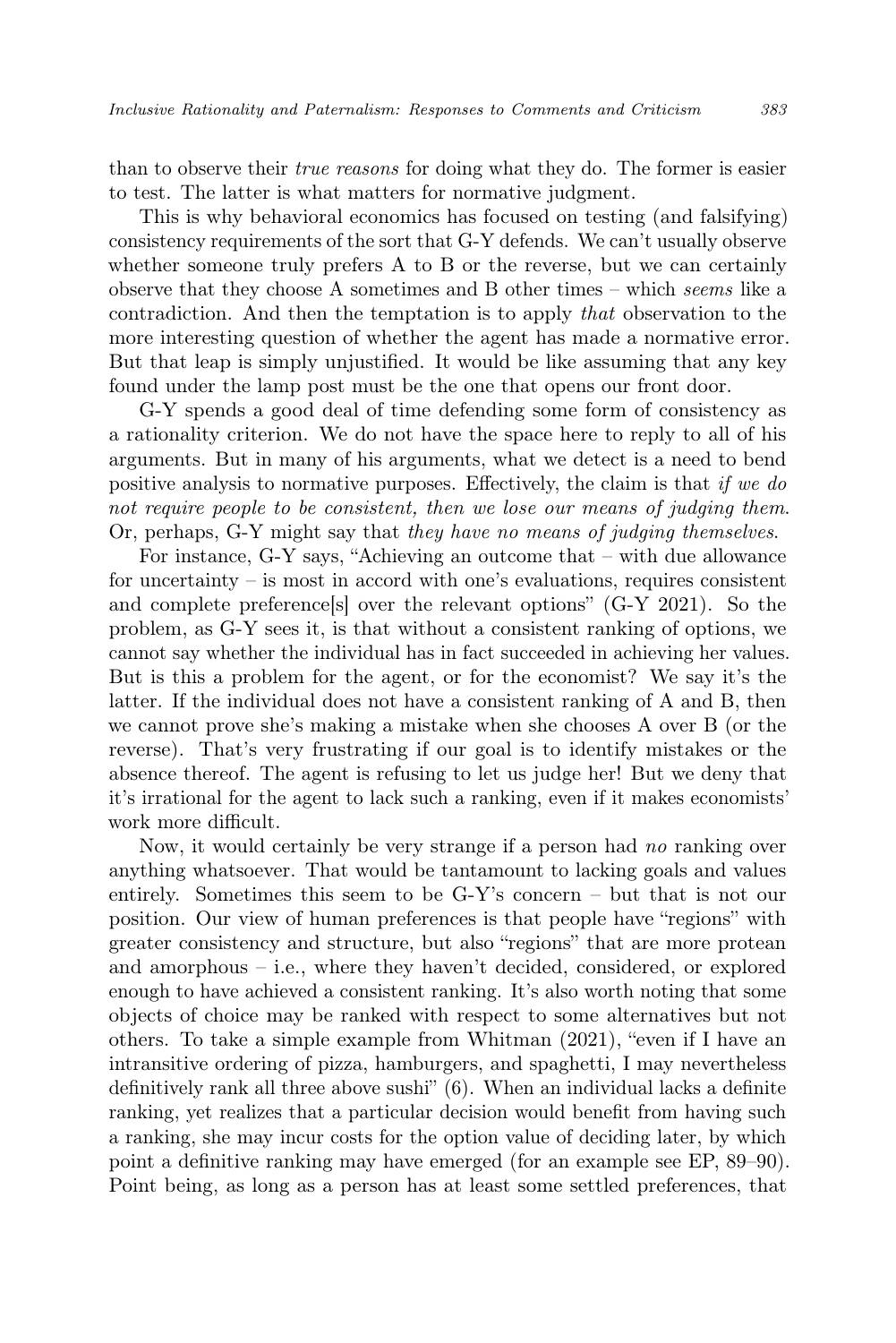can be enough to motivate decisions – and moreover, some decisions can be understood as rational coping with inconsistent or indeterminate preferences.

G-Y concedes that consistency axioms as applied have tended to be "badly motivated, insufficiently sensitive to context and too simplifying" (2021). However, he argues that on some deep level the individual must have complete and transitive preferences, at least over "relevant options" (2021). Set aside how much work the word "relevant" is doing in this context. G-Y's approach is what we have dubbed the "redescription" strategy. The idea is that seemingly inconsistent preferences can be made consistent by building more into the description of the choice options.

Of course, this strategy is too powerful. As G-Y admits, it could literally dissolve any inconsistency. G-Y's answer is to focus attention on whether the individual really does construe her options in the manner that would rationalize them; this, he says, is "an observable fact." What G-Y has in mind is, in essence, a survey or interview to ascertain what the individual was really thinking when he made his choices. In other words, we ask him to justify his preferences, and then we decide whether his reasons are good enough. However, if we judge that his reasons are good enough, then what is gained for normative purposes in forcing his decisions into a transitive frame? Dreier, whom G-Y cites on this point, puts it this way: "if, for example, he simply hadn't noticed that his pairwise preferences... were intransitive, or if he did notice it but did not care – then after all his preferences are irrational" (1996, 260). So apparently noticing and caring about transitivity is now the normative standard. This rules out, for instance, deciding that an intransitivity in one's preferences is not worth the effort of resolving because not enough is at stake. We find this unpersuasive. $<sup>1</sup>$  $<sup>1</sup>$  $<sup>1</sup>$ </sup>

But even if we assume that such mental evaluations are in principle observable, usually they are not in fact observed. Mental states are hard to access (except for those experiencing them). Surveys and interviews are costly to perform and may not elicit truthful answers. Interpreting and processing the results objectively is challenging at best. Behavior, on the other hand, can be seen and measured. And this is precisely why so much social scientific research, including in behavioral economics, is performed by observing behavior and then – if normative conclusions are desired – measuring it against some external standard such as consistency.

This brings us back to falsifiability. The most normatively relevant facts are often the most difficult to ascertain; they lie in the poorly lit bushes. Positive research is most effective at finding things under the streetlamp. When we're dealing with a complex phenomenon, as human choice surely is, we must accept a lower degree of falsifiability precisely because not all of the

<span id="page-5-0"></span><sup>1</sup>For some examples of ecologically adapted rules that may, nonetheless, result in intransitive choices, see Rizzo (2019).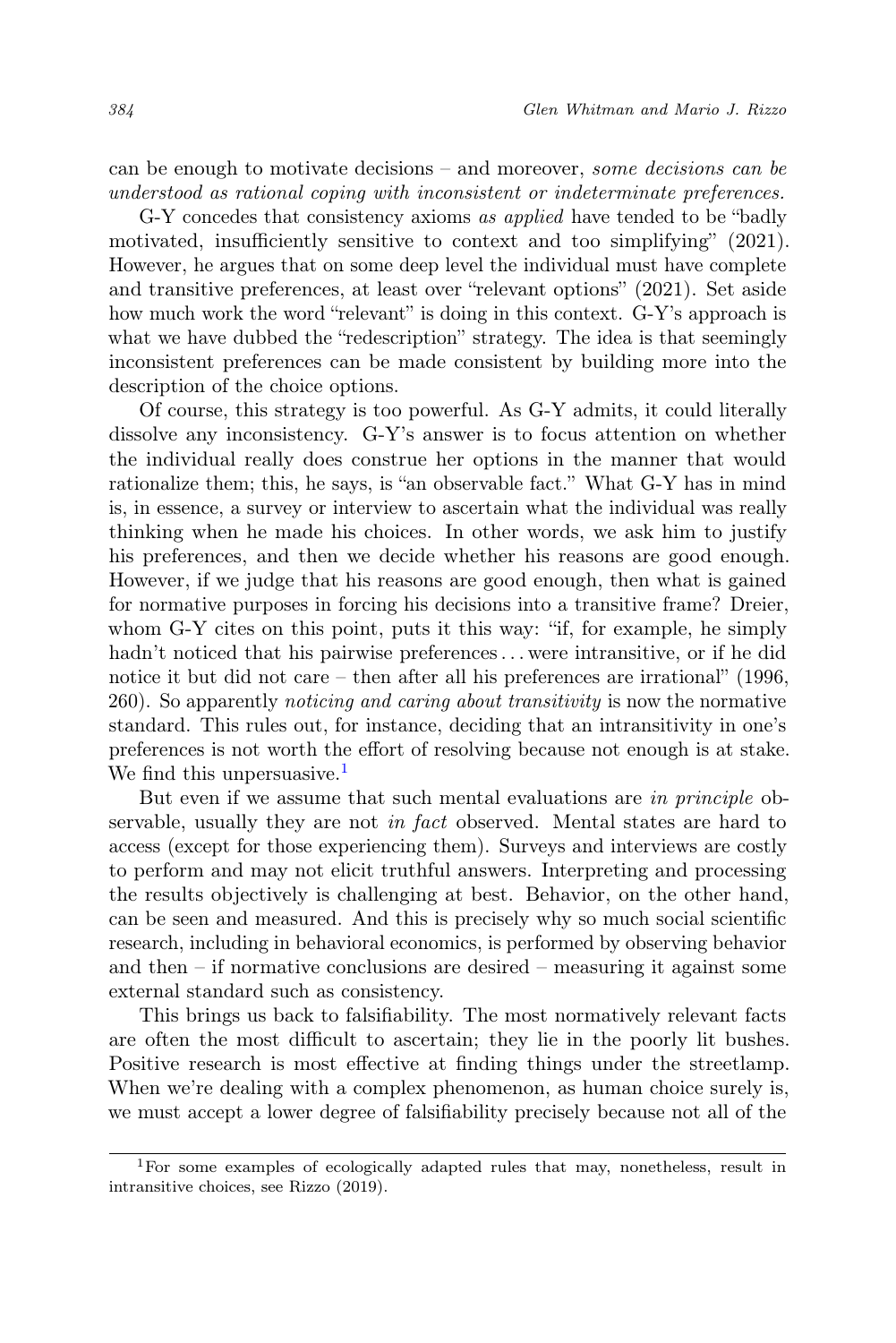interrelated variables are measurable (Hayek, 1967). When we admit that the facts do not give us reliable proof of people's irrationality, that does not make us Panglossians; it makes us agnostics.

All that said, we do not intend inclusive rationality to function *exclusively* as a normative concept. We intend it as a positive research program – that is, an organizing principle for generating testable hypotheses, rather than being directly testable itself. It suggests that, for a wide range of human behaviors, we will eventually find explanations that fit the pattern of "purposive choice that serves subjective ends subject to constraints." This encompasses many possibilities, some of which may be proved wrong. We would discard the research program if it ceased to be productive  $-$  i.e., it stopped generating useful and sometimes successful hypotheses – and if an increasing number of phenomena escaped its explanatory reach, despite efforts to include them. But in writing the book, we found the opposite: if you look for a reasonable explanation, you'll very often find one.<sup>[2](#page-6-0)</sup>

This brings us to Rajagopalan, who suggests some principles that would help guide a productive research program in the area of inclusive rationality. We broadly concur with Rajagopalan's suggestions, particularly that we need a language for discussing struggle and aspiration that avoids both rationalityby-assumption (as in the neoclassical approach) and the presumed irrationality of all inconsistency (as in the behavioral approach). The chasm between those two can only be resolved by getting inside people's heads as much as is feasible. Doing so could allow us to elucidate factors that would identify irrationality in a manner unrelated to the violation of consistency axioms.

We are particularly intrigued by the notion that irrationality might be associated with tastes or inclinations that, rather than confronting other tastes or inclinations with which they conflict, instead avoid the confrontation and issue directly in action. As Callard (quoted by Rajagopalan) says, "The akratic's intrinsic conflict prevents these two reasons from being in conversation with one another"  $(2021,$  emphasis added). Although we would resist characterizing every "akratic" person in this way, there may well be individuals whose conflicting impulses never talk to each other. Instead, their struggle manifests as a kind of tragedy of the commons wherein competing impulses struggle for control in a way that undermines both. In this approach, the problem is not inconsistency, which the individual might be fine with. The problem is a failure

<span id="page-6-0"></span><sup>2</sup>Compare this to the theory of evolution. Evolution is a research program. It would be difficult to find observations that falsify evolution in its broadest sense. What can be falsified are more specific hypotheses about how certain classes of organisms evolved, what survival function particular traits served, and so on. Such hypotheses are tested and falsified on a regular basis. What would falsify evolution as an overarching research program? As a complex phenomenon, it is subject to a different degree of falsification. We would reject evolution as a research program if it ceased generating fruitful explanations over a wide range of cases. See Coyne (2009, pp. 17–18) for a list of testable hypotheses generated by the evolutionary research program.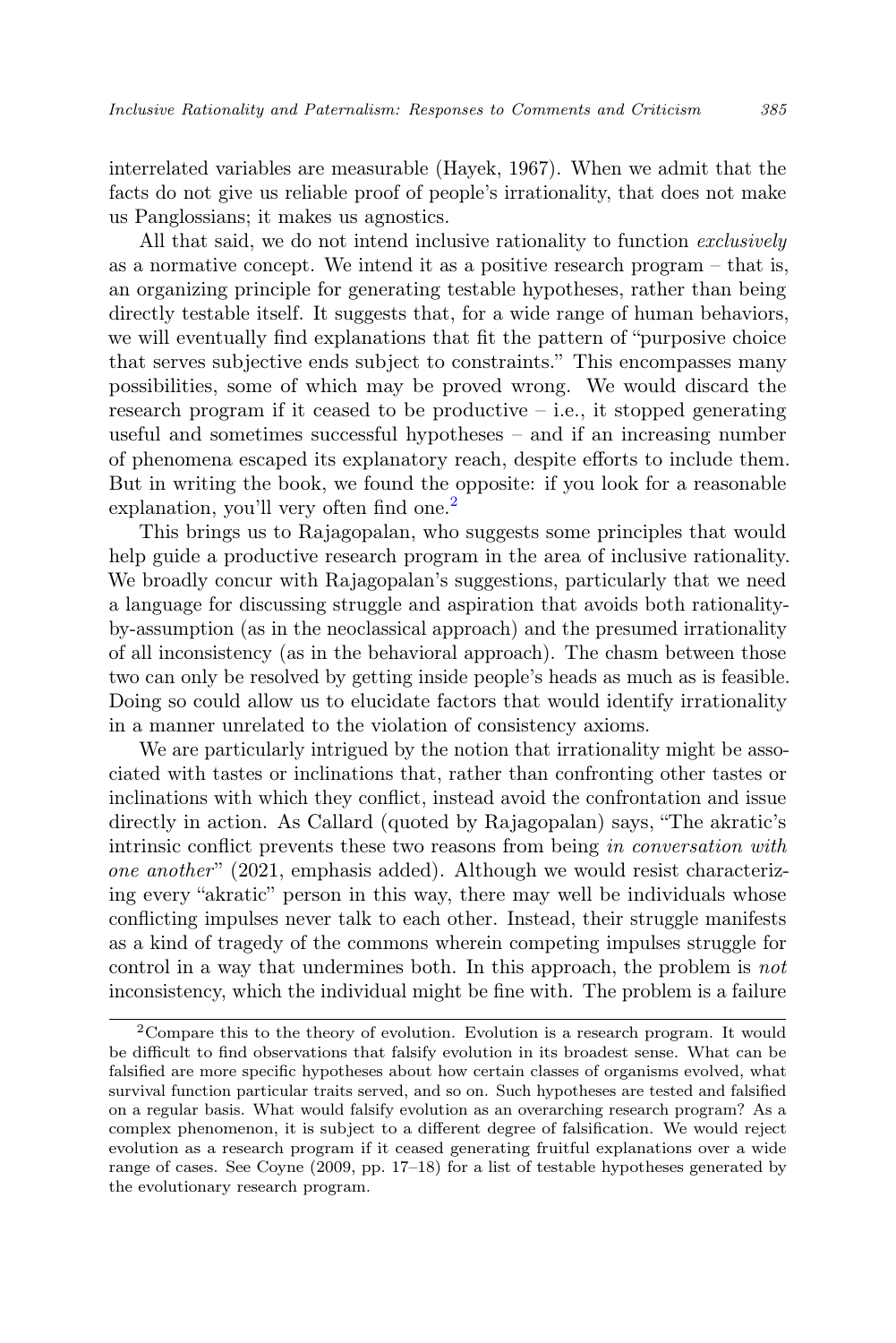to have an internal negotiation. See Whitman (2006) for a related discussion of how internal conflict can be treated as a Coasean bargaining problem.

We are also intrigued by the notion that an individual, through a series of individually rational choices, might nevertheless find herself in a dead-end that defies escape. Addiction might fit this model. In Rajagopalan's description, "Maybe individuals initially believe it is a rational decision, but as the addiction progresses it may reduce their ability to control their consumption at a level where the benefits exceed future costs" (2021). In essence, the person has gambled with her future ability to weigh costs and benefits – and the gamble turned out badly. Alternatively, the dead-end might result from a version of hill-climbing that leads to a local but not global maximum. A local maximum cannot be escaped by further hill-climbing, only by a bold decision to travel through a suboptimal valley en route to a higher hilltop.

There is a natural connection here to Cowen and Trantidis's discussion of Hayek's evolutionary account of individual cognition, wherein "rational consciousness is an emergent outcome of piecemeal adaptation to the phenomena we encounter" (2021). It is worth noting that Hayek also allowed for the possibility of dead-end paths in his evolutionary account of the common law: "The development of case-law is in some respects a sort of one-way street: when it has already moved a considerable distance in one direction, it often cannot retrace its steps when some implications of earlier decisions are seen to be clearly undesirable" (1973, 88). The idea that similar path-dependent processes could afflict individual decision making seems like a fruitful avenue of research.

We should emphasize that either of these research paths might be mistaken. We endorse them because they fall broadly within the inclusive rationality research program, not because they are necessarily correct. Further, we also should not be guided exclusively by the *falsifying* goal of finding exceptions and "edge cases." On the contrary, we should also engage in the confirming goal of finding more varieties of inclusive rationality. Falsification, if it occurs, would take the form of our looking for inclusive rationality and repeatedly not finding it.<sup>[3](#page-7-0)</sup>

<span id="page-7-0"></span><sup>3</sup>A simplistic understanding of Karl Popper's falsificationism might lead some to think confirmatory evidence is contrary to the scientific method, but this view is mistaken. Again, an analogy to the theory of evolution is helpful. One specific prediction of evolutionary theory relates to the origin of marsupials. The first marsupial fossils appear in what are now the Americas, dating 40–80 million years old. The oldest marsupial fossils in Australia date to only 30 million years ago. During the time gap, marsupials must have found a path to Australia – and during the period in question, South America was connected to Australia by way of what is now Antarctica. This led to the prediction that marsupial fossils between 30 and 40 million years old would be found in Antarctica. Sure enough, paleontologists eventually did find marsupial fossils 35–40 million years old in Antarctica (Coyne, 2009, pp. 94–95). In a case like this, testing involved an attempt at confirmation (looking for fossils). Falsification would have resulted from repeated failure to find confirmation despite reasonable efforts.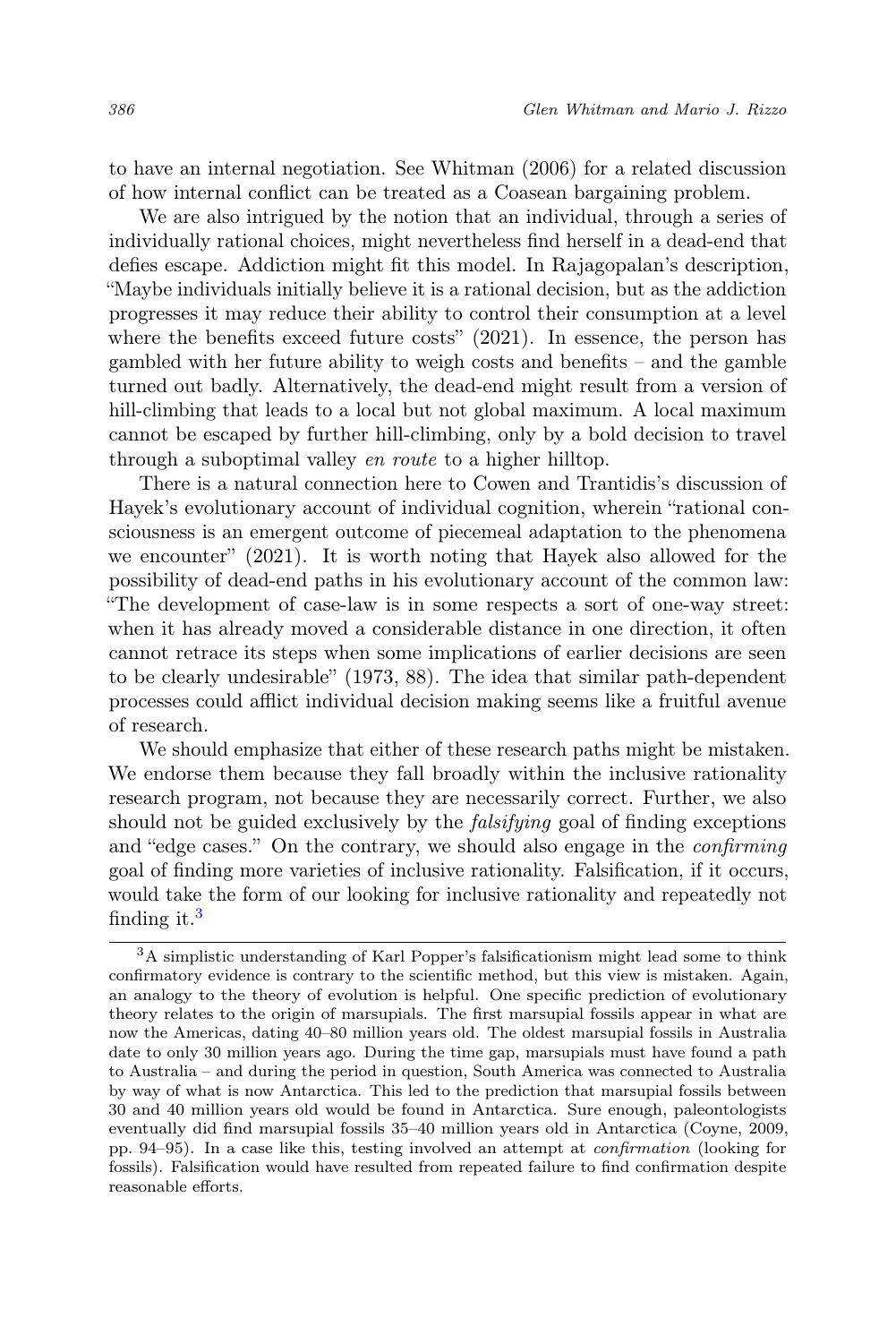## Delineating Principles to Guide Behavioral Policymaking (Grüne-Yanoff, Cowen & Trantidis, Hands, Hargreaves Heap)

Aside from his analytical concerns, G-Y also takes issue with our "fatalistic conclusion" that "paternalistic interventions are practically never justified" (2021). Although G-Y concurs with much of our analysis about the pitfalls of paternalistic intervention, he suggests a category of interventions that might nevertheless pass muster: boosts. Boosts are intended to "foster competences through changes in skills, knowledge, decision tools, or external environment" (Hertwig and Grüne-Yanoff, 2017, p. 974). Paradigmatic boosts include training people to translate relative probabilities into natural frequencies and teaching them tools for improving motivation and self-control (Hertwig and Grüne-Yanoff, 2017, p. 979).

With a few provisos, we are generally amenable to the "boost" perspective. Throughout EP, we emphasize that inclusive rationality encompasses a panoply of techniques that real people use to control their own biases and shape their own behavior, such as joining support groups, enlisting the support of family and friends, seeking advice from experts, reading self-help manuals, strategically shaping their environments, making use of market-provided tools, and relying on group decisionmaking (EP, 218–220). In many ways, boosts sound like more strategies to add to our list. It's also notable that boosts do not intentionally push a person toward particular decisions in particular cases; they simply aim to foster competence, which the individual can choose when to deploy. In that sense, boosts seem a lot like education.

But G-Y insists that boosts are indeed paternalistic, inasmuch as they ascribe error to agents and "intervene with the aim to overcome these errors for the benefit of those committing them" (2021). Obviously, there is a semantic element here. Paternalism is not perfectly delineated, and surely there are boundary cases. But we resist applying the word paternalism to every case of people merely trying to help others – or even just themselves. We find it peculiar and misleading to class as paternalism things that could as easily be described as "helpfulness," "good customer service," "ergonomic product design," or "responsiveness to consumer demand" (EP, 414). When the term paternalism is applied so loosely that it includes using a GPS, giving someone directions, having a low-calorie section on a menu, or putting reminders in your calendar, we submit that it has been stretched so far as to be meaningless. In all these activities, we see not paternalism, but the alternatives to paternalism. Furthermore, we believe including them under the same umbrella is part of a deliberate strategy by behavioral paternalists to elide important distinctions, thereby easing the transition to more overtly paternalistic measures (EP, 395).

But setting aside the semantics, the real question is how boost advocates intend to implement their proposals. The boost literature is not entirely clear on this point. Many boosts involve some kind of training  $-$  in cognitive methods,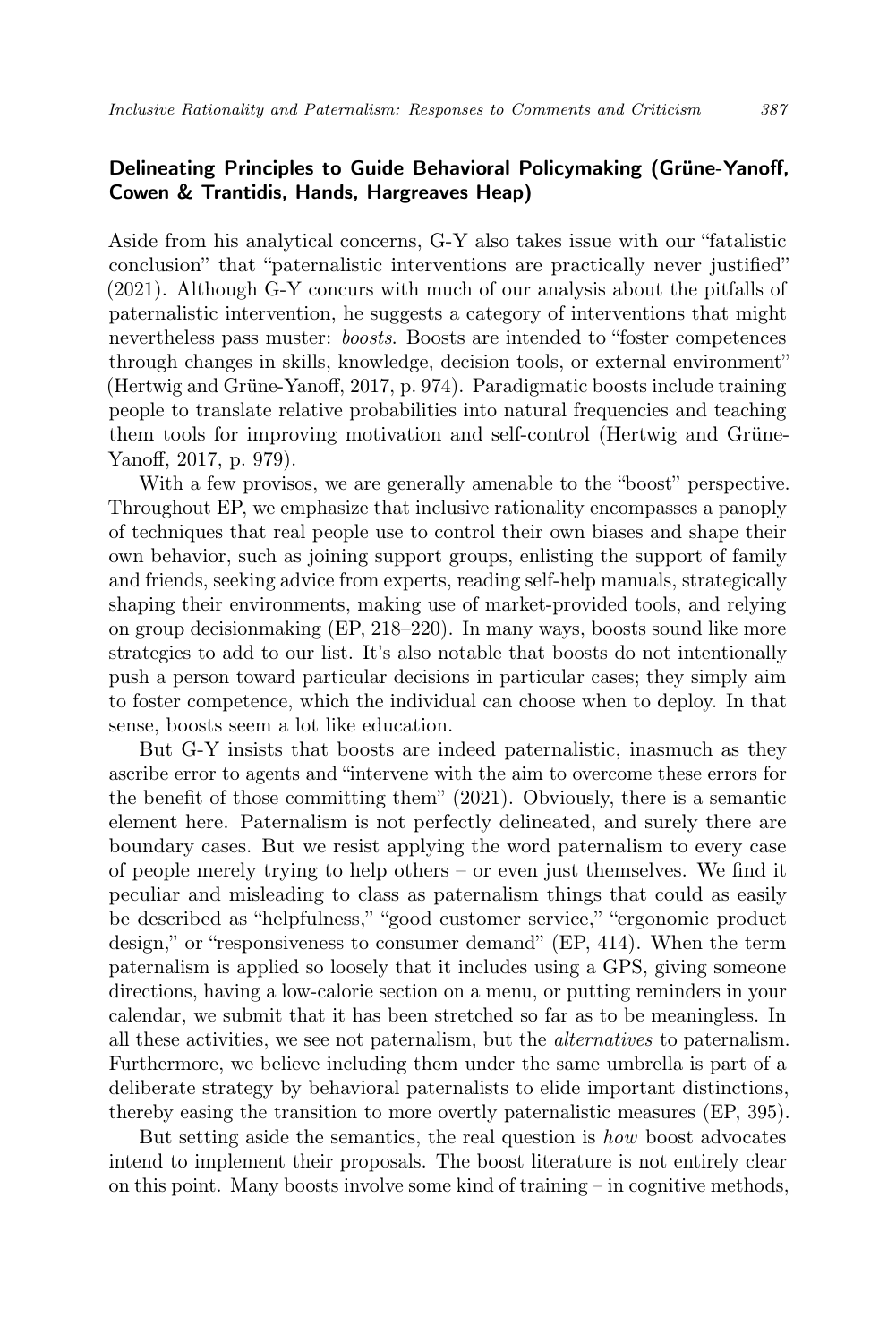in life skills, and so on. Would people be required to take such training? Would it be mandated by the government, or instituted by educational institutions, or provided by firms? We aren't sure, but we think the answers matter.

Fortunately, boost advocates do emphasize that boosts "require the individual's active cooperation" and that "Individuals choose to engage or not to engage with a boost" (Hertwig and Grüne-Yanoff, 2017, p. 982). This suggests that boosts would generally be offered on a voluntary basis, at least for adults. In that sense, they fall nicely within our list of ways people try to manage their own biases and behavior. In the final chapter of EP, we offer a list of key distinctions that we believe will help contain the most problematic interventions. Among those distinctions are "self-imposed versus other-imposed," "invited versus uninvited," "informative versus manipulative" (EP, 414–417). If our reading of G-Y and Hertwig is correct, then boosts would fall on the better side of these divides.

Cowen and Trantidis (hereafter C&T) largely concur with our analytical approach. Based on arguments in EP and elsewhere, they conclude that "we should generally enable actors to figure out through experimentation, feedback, and imitation, what choices best suit their interests. . . [while] policymakers should turn their attention to specific choice environments that remain resistant to the spontaneous learning of individuals despite their own ongoing interactions" (2021). To guide the latter process, they offer three principles they hope will keep such efforts within the bounds of liberal constitutional democracy. Those principles are subsidiarity, proportionality, and scientific basis.

We broadly agree with these three principles. But note that all three principles are fundamentally constraining rather than enabling: they place ostensible limits on government intervention. If C&T wish to make an enabling case for intervention, it must lie in the negative space of these principles: if these three principles hold, then intervention is acceptable. And that is where we must depart from them. While these principles are necessary, we do not think they are sufficient unless they are interpreted in very strict fashion.

By subsidiarity, C&T mean "that the governance solution to social problems should be established and implemented at the lowest feasible scale complementary to learning and voluntary imitation by other associations and jurisdictions" (2021). As C&T admit, this principle would usually push decisionmaking to the individual or small-group level. So what kind of government intervention do they believe clears this hurdle? They start with providing information, as governments can supply information that individuals may lack. We concede this point in the book, noting that the value of information was never doubt, even in the neoclassical perspective (EP, 417). Where we get off the bus, so to speak, is when informational "nudges" are intended as manipulative rather than informative. This happens when interventions are designed, not merely to supplement the individual's stock of knowledge, but to trigger a bias in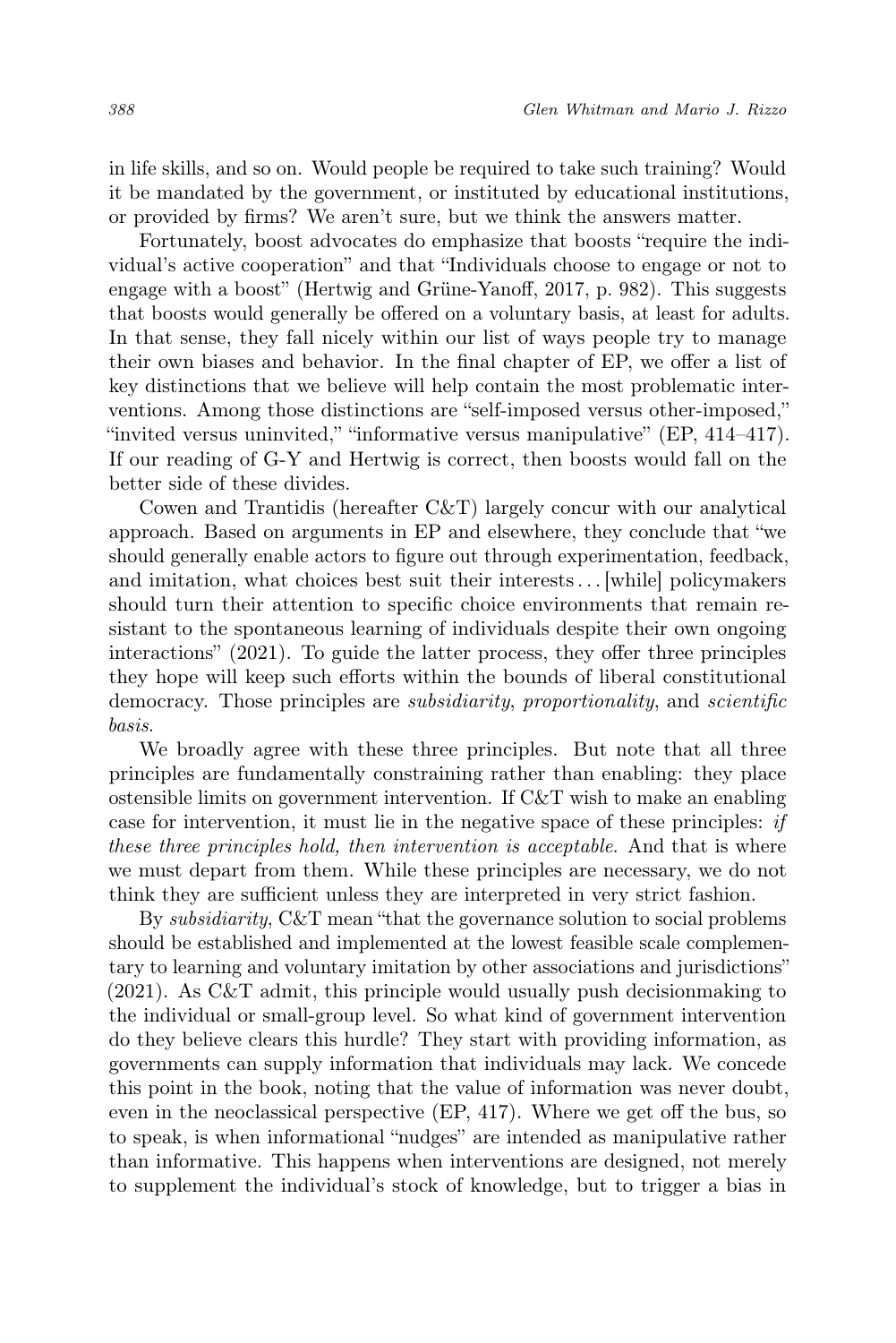service of a specific outcome. And, we regret to say, this is where  $C\&T$  go next, as they indicate support for nudges "to manipulate the choice environment to influence momentary decision-making such as to smoke or to buy cigarettes in cases where actors might not be mindful of this information" (2021). So we're no longer talking about whether the individual has information, but whether they are sufficiently mindful of the information they have. The best-known tool of this sort is a graphic image designed to make harms of an activity like smoking more "salient" to the consumer. How salient is salient enough? How do we know when the information has achieved optimal salience? In practice, the answer seems to be when the consumer has changed their behavior as the planner sees fit.

C&T further suggest that efforts like these are "not manipulative if they were introduced as part of a democratic discussion where smokers themselves were included and generally approved of it" (2021). We deny that an intrusive or coercive policy ceases to be so simply because a majority has approved of it. Non-consenting citizens are still subject to the policy. Moreover, C&T's position seems openly at odds with their own subsidiarity principle. It is entirely possible, for instance, for a democratic process to implement policies far above "the lowest feasible scale" for learning and voluntary imitation. C&T emphasize that the involvement and approval of smokers (or other targeted groups) is key to their argument – but smokers are not monolithic, and it is possible for some smokers to coerce other smokers. We worry that, even within a single discussion, subsidiarity has already proved far too permissive.

By proportionality, C&T mean "interventions should not exceed what is necessary to achieve a publicly approved goal" (2021). We have no argument against this principle per se, but its application depends crucially on the goal in question. As we observe in EP, behavioral paternalism in practice often devolves into targeting outcomes – more saving, less obesity, etc. – rather than the alleged goal of advancing people's subjective preferences. Simplistic goals that ignore subjective values may nevertheless be "publicly approved." To their credit, C&T add that interventions "should generally not be used just to improve social welfare from the policymaker's perspective, but primarily to make it easier for individuals to discover and pursue their own understanding of their welfare" (2021). This sounds good, but we are unsure which policies they think qualify. Do any of the specific policies mentioned actually do this? Do graphic images aid in self-discovery and self-understanding?

By scientific basis, C&T mean that proposed interventions should be supported by evidence of both actual harm and efficacy (2021). We agree, of course, $\frac{4}{3}$  $\frac{4}{3}$  $\frac{4}{3}$  but with the caveat that "harm" and "efficacy" are both normatively loaded. Is the undeniable evidence that smoking and obesity harm people's

<span id="page-10-0"></span><sup>&</sup>lt;sup>4</sup>And yet the scientific evidence for many behavioral policies is insufficient (EP, Chapter 6).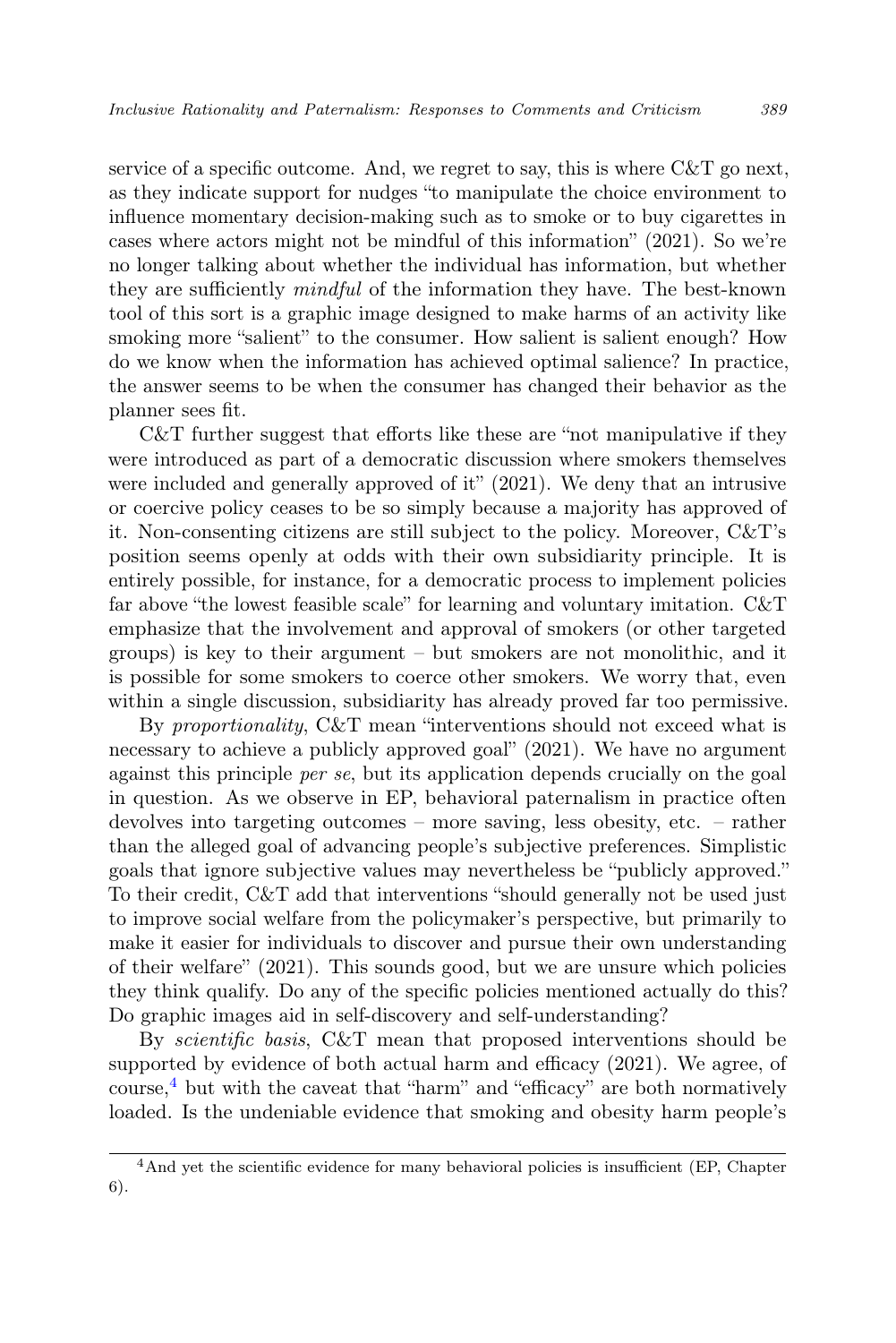health enough to justify intervention? We say no, because true net harm is subjective; it depends on how the individual weighs the health harms against non-health benefits. Likewise, is a policy to be deemed effective because it successfully reduces those health harms? Again, no, because that could mean being effective at forcing people not to pursue their own subjective welfare.

To reiterate, we have no argument against subsidiarity, proportionality, and scientific basis. We simply do not think they are enough. In the final chapter of EP, we lay out a longer list of key distinctions to keep paternalism in check, including some mentioned earlier – self- versus other-imposed, invited versus uninvited, informative versus manipulative – as well as competitive versus monopolistic, voluntary versus coercive, and private versus public (EP, 414–420). These are the principles we would like to see guiding policy.

Hands, like C&T, largely accepts our conceptual approach. He concludes that governments should "quit trying to do paternalist policy that equates paternalism with successful utility maximization and instead have the government spend its resources on  $\dots$  preventing harm to others" (2021), which mostly means "the traditional subjects for governmental action: positive and negative externalities and public goods" (2021). We mostly agree. We probably differ on which other-regarding policies are justified, but that would be a much larger discussion.

Perhaps because Hands is eager to champion governments addressing "social problems," he seems motivated to downplay arguments in EP that rely on "more generic criticisms of almost any type of governmental policy," such as "the rational ignorance of voters, government failure, the biases of governmental policymakers, the influence of special interests, [and] slippery slope arguments about the growth of government" (2019). No doubt, many of our arguments in EP are not unique to paternalistic policy. But we endeavor to show how these broader arguments apply specifically, and often more crucially, to paternalism. For instance, it's true that knowledge problems afflict all manner of government policies, but paternalism opens up whole new realms of knowledge problem – such as trying to discern "true" preferences and "true" extents of bias hidden within people's minds. It's true that special interests have a baneful influence on all policymaking, but paternalistic policies seem especially susceptible to the "Baptist and Bootlegger" variety of rent-seeking (indeed, its name derives from the paternalist context of liquor regulation). Even as "new" paternalism endeavors to rely on behavioral science for support, politically it tends to become allied with the same moralistic impulses that led to the "old" paternalism. While slippery slopes occur in many areas of policy, paternalism is rife with characteristics – particularly gradients – that encourage such slopes. And so on.

In short, if Hands reads our book as making a generic case against all intervention, paternalistic or otherwise, that was not our intention. As we say in the book, some but not all of our arguments apply to non-paternalistic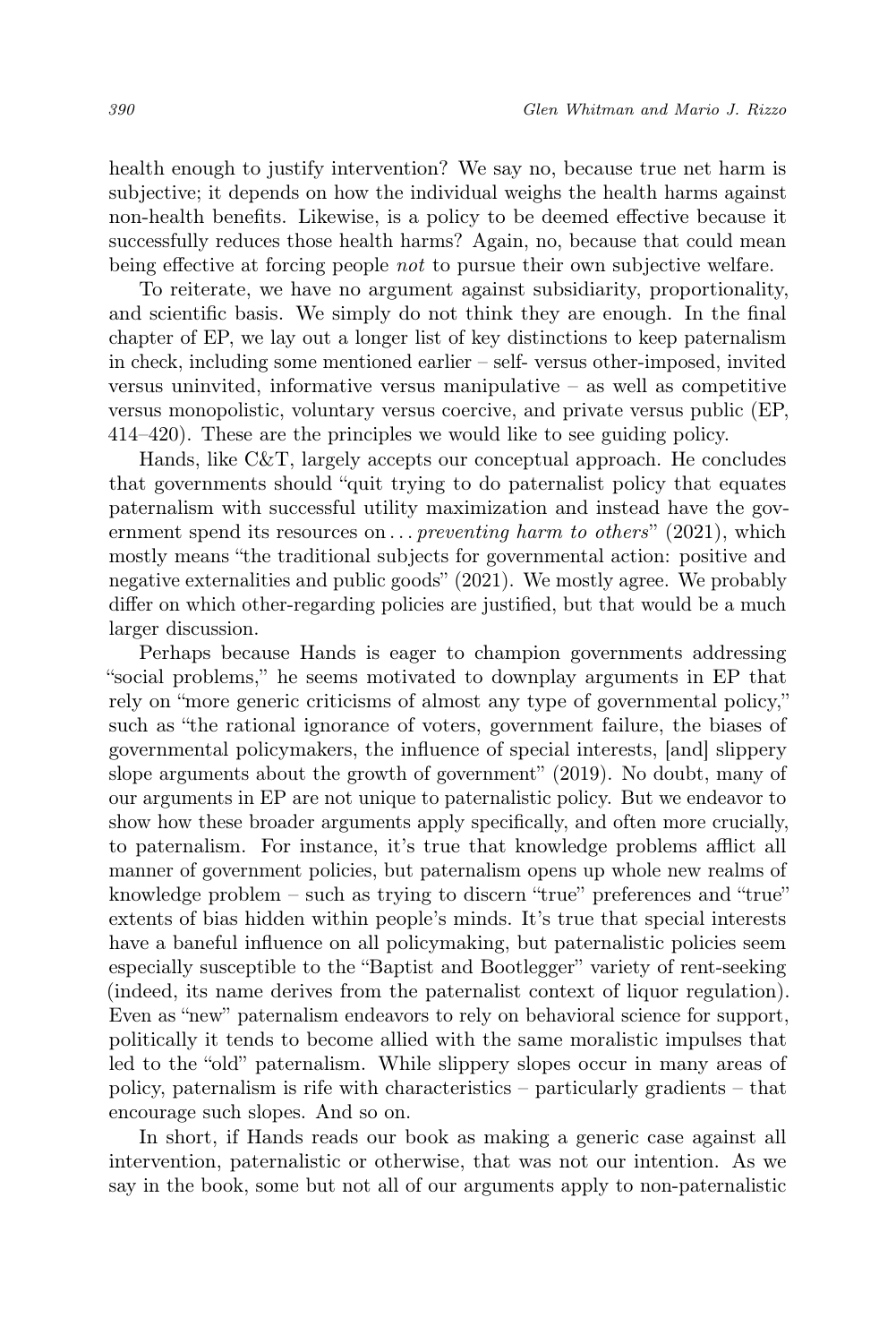interventions. That includes efforts to use behavioral "nudges" for otherregarding purposes.

Hands makes one additional, and somewhat guarded, point. Although he wants government to focus on social problems rather than paternalism, he also says that if government attempts the latter, it "should be directed towards making people healthier, live longer lives, and so forth," rather than "trying to increase individual preference satisfaction" (2021). Although we appreciate the honesty and straightforwardness of that approach, the problem is that such approaches tend to be heavy-handed and to disregard individual preference entirely. Despite our many disagreements with the behavioral paternalists, we believe they at least get the target right: if we intervene at all, it should be to make people better off by their own lights, not someone else's. Softer tools are generally a better way to way to do that. To be clear, we don't favor those tools, either. But if the alternative is harder and more intrusive policies to encourage "improvements in human physiology" (2021), we'll take the soft ones.

Hargreaves Heap (hereafter H-H) has a concern similar to that of Hands, as his reply article is heavily focused on arguments about fiscal externalities and other non-paternalist issues. He quotes extensively from a rather small section of the book – basically an aside – where we briefly venture outside the book's primary topic. We only included that section because "we have encountered the fiscal externalities argument often when discussing behavioral paternalism," so we thought it appropriate to include a "sketch [of] a response here" (EP, 430). We are happy to concede that our arguments in that short discussion are not dispositive, and moreover, that genuine externalities can justify government intervention in some cases.

However, we also believe H-H has misconstrued the structure of the book's broader argument. The misconstrual comes out when he says, "Politicians do not materially care whether an intervention is paternalistic, so R&W's demonstration that nudging is paternalistic passes most by" (2021), and again when he says, "For most politicians, therefore, an argument that 'nudges' are paternalistic misses the point. Politicians do not embrace 'nudging' because they think it is not paternalistic" (2021). In other words, H-H seems to think our argumentative strategy was as follows: (1) prove that nudges are paternalistic, and (2) expect that politicians will therefore stop doing nudges.

This was not our strategy at all. First, no part of our argument hinged on convincing anyone that all nudges are paternalistic – which we do not believe, as some nudges are intended to serve the interests of others.<sup>[5](#page-12-0)</sup> Our focus was on paternalistic interventions, including paternalistic nudges and paternalist shoves, but excluding non-paternalistic nudges. Second, we did not expect that politicians would abandon policies simply because they are paternalistic.

<span id="page-12-0"></span><sup>&</sup>lt;sup>5</sup>The paradigmatic example is instituting an "opt-out" system for organ donor status. This intervention is aimed at increasing organ donation, which benefits the recipients, not the donors.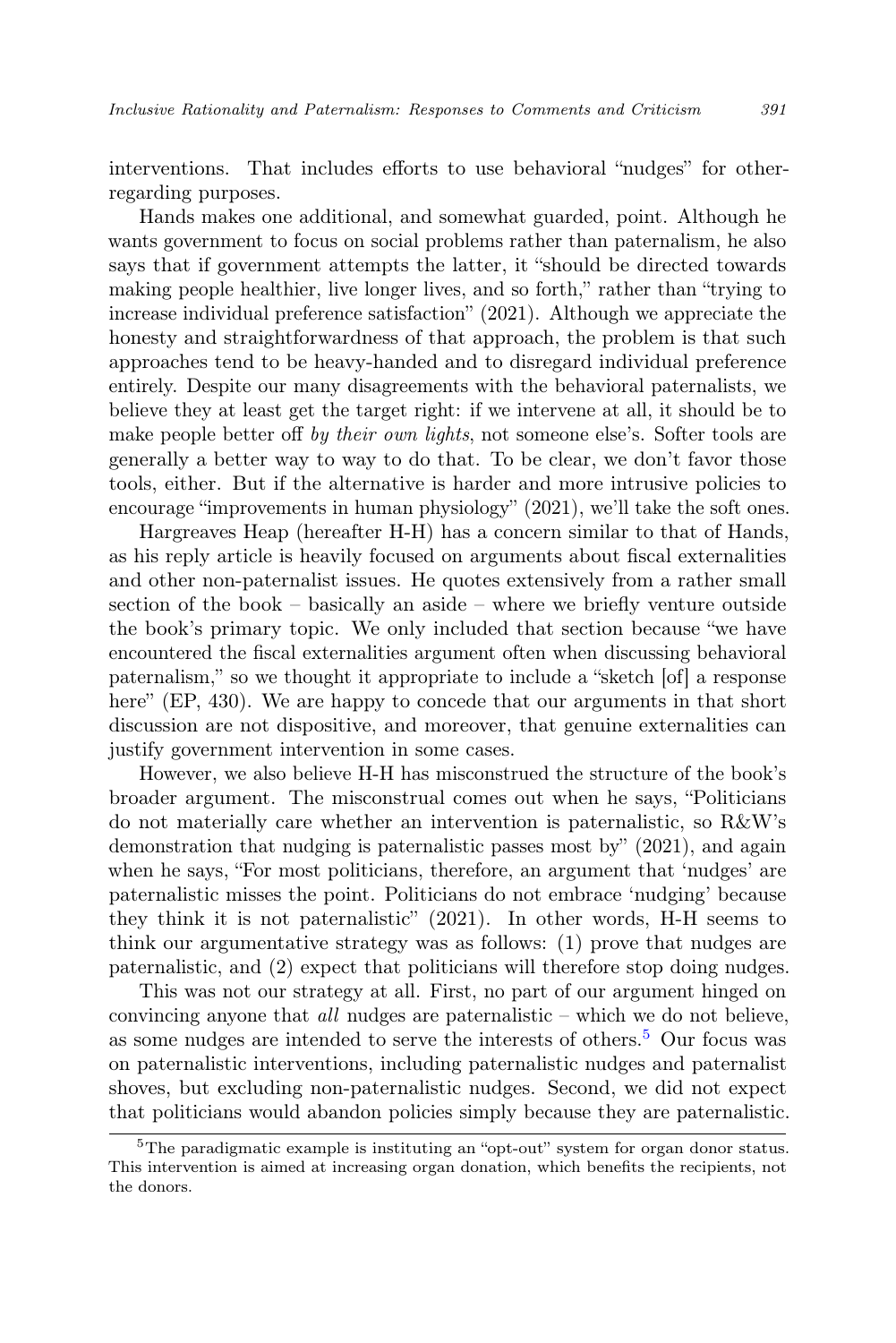We do not simply assume that paternalism is bad and everyone knows it. Our purpose in the book was to explain why paternalistic policies are unjustified, even when based on behavioral research.

Of course, politicians may simply disregard our arguments. This seems to be H-H's primary criticism: that our arguments, correct or not, won't make a difference to politicians who just want to get things done. They may refuse to listen, or shrug, or do "some eye-rolling directed at the ivory tower" (2021). We agree this is possible. Politicians lack strong incentives to act on the basis of principled arguments – a point we make explicitly. Frankly, we'd be surprised if any real politicians even read our book. Our main audience was our academic colleagues, policy analysts, and sophisticated members of the public, who we hope will exercise an indirect influence on politicians, regulators, and judges.

In any case, H-H offers an alternative strategy that he believes has a better chance of influencing politicians: "In short, politicians need to be persuaded to think differently about their objectives: the business of politics ought to be the choice of rules and not the achievement of specific outcomes for particular individuals" (2021). While we appreciate the Hayekian thrust of this position, we fail to see how H-H's rules-only principle is any more likely to persuade politicians than our anti-paternalism principle. If anything, he is offering an even more abstract and academic standard. If H-H is correct that politicians don't care about principles, only about accomplishing things for themselves and their constituents, then why should H-H's principle restrain them any more than ours?

In addition, it is unclear what the rules-only principle actually rules out. All rules work through their impact on specific individuals. Politicians are very talented at crafting policies phrased as general rules that nevertheless target the specific people they hope to benefit (e.g., "all farms in mid-Atlantic states engaged in the production of tobacco with an acreage of at least . . . "). For a rules-only principle to have any bite, the necessary level of abstractness of rules would need to be defined (see Whitman, 2009; Rizzo, 2021).

H-H believes his rules-only principle would rule out nudges. We are not so sure. H-H's claim is that rules must affect the constraints that all individuals face, whereas nudges are ostensibly designed not to change constraints, only the behaviors that some people select within them, and thus do not qualify as rules (2021). We would point out that every state-imposed nudge we know of affects the constraints of at least some individuals. For instance, a mandatory opt-out rule for savings constrains the behavior of all employers in how they handle their savings plans. Many other paternalistic interventions, such as sin taxes and cooling-off periods, directly alter constraints on people's decisions and would therefore pass muster as rules; we're unsure whether H-H would classify these as "nudges."

Elsewhere, H-H says that his rules-only principle rules out nudges because nudges are allegedly designed to affect the behavior of only some individuals,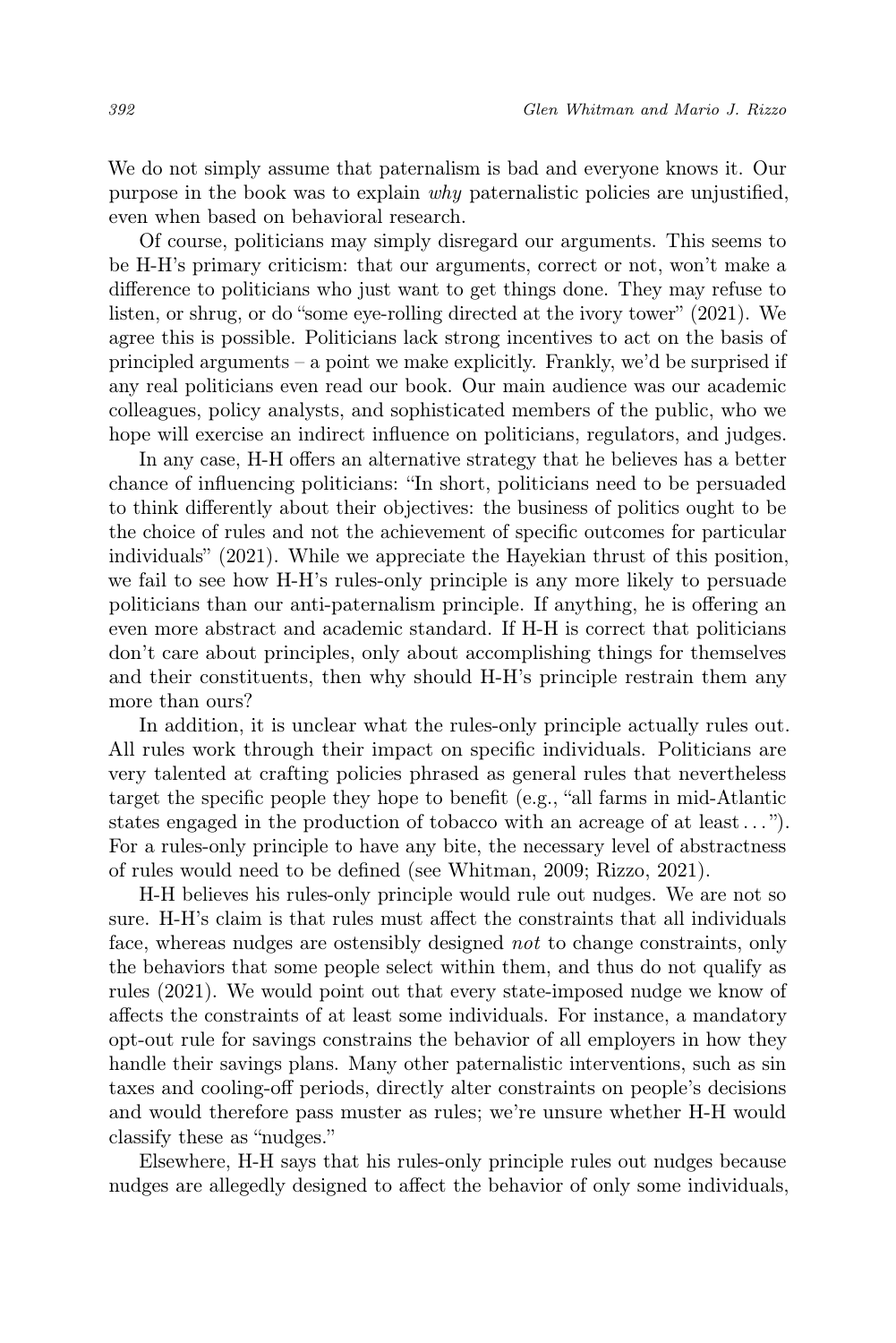specifically the irrational ones (2021), rather than all people. But don't all rules work this way? The rule against murder is only intended to deter would-be murderers; most people's choices are unaffected. Any given rule is likely to be "binding" only for some classes of people.

We agree with H-H's concern about the increasing "personalization" of politics, wherein policies are designed to help (or harm) relatively specific groups of individuals rather than focusing on the public as a whole (2021). However, that concern is largely orthogonal to our concerns in the book. Many paternalistic policies are championed as a means to help large swaths of the public, under the claim that we are all "Homer Simpson" to some degree and thus all need an assist. We believe those policies are mistaken, too, and even a well-defined rules-only principle would do nothing to stop them. We therefore offer our anti-paternalistic principle to accompany other worthwhile principles of governance – while recognizing that politicians may disregard them all.

### Conclusions

Science advances through criticism, or as Karl Popper says, through errors and error correction. We hope we have not made many errors. Nevertheless, we are indebted to both the supportive and critical comments because they have helped sharpen our arguments, and in so doing have advanced an important discussion.

## References

- Cowen, N. and A. Trantidis. 2021. "Soft, interventionism: A Hayekian alternative to llibertarian paternalism". Review of Behavioral Economics. 8(3–4): 341–360.
- Coyne, J. 2009. Why Evolution Is True. New York: Penguin Group.
- Dreier, J. 1996. "Rational preference: Decision theory as a theory of practical rationality". Theory and Decision. 40(3): 249–276.
- Grüne-Yanoff, T. 2021. "Boosts: A remedy for Rizzo and Whitman's Panglossian fatalism". Review of Behavioral Economics. 8(3–4): 285–303.
- Hands, D. W. 2021. "Libertarian paternalism: Making rational fools". Review of Behavioral Economics. 8(3–4): 305–326.
- Hargreaves Heap, S. P. 2021. "The 'problem' is different and so is the 'solution'". Review of Behavioral Economics. 8(3–4): 327–340.
- Hayek, F. A. 1967. "The theory of complex phenomena". Studies in Philosophy, Politics, and Economics: 22–42.
- Hayek, F. A. 1973. Law, Legislation and Liberty, Vol. 1: Rules and Order. Chicago: University of Chicago Press.